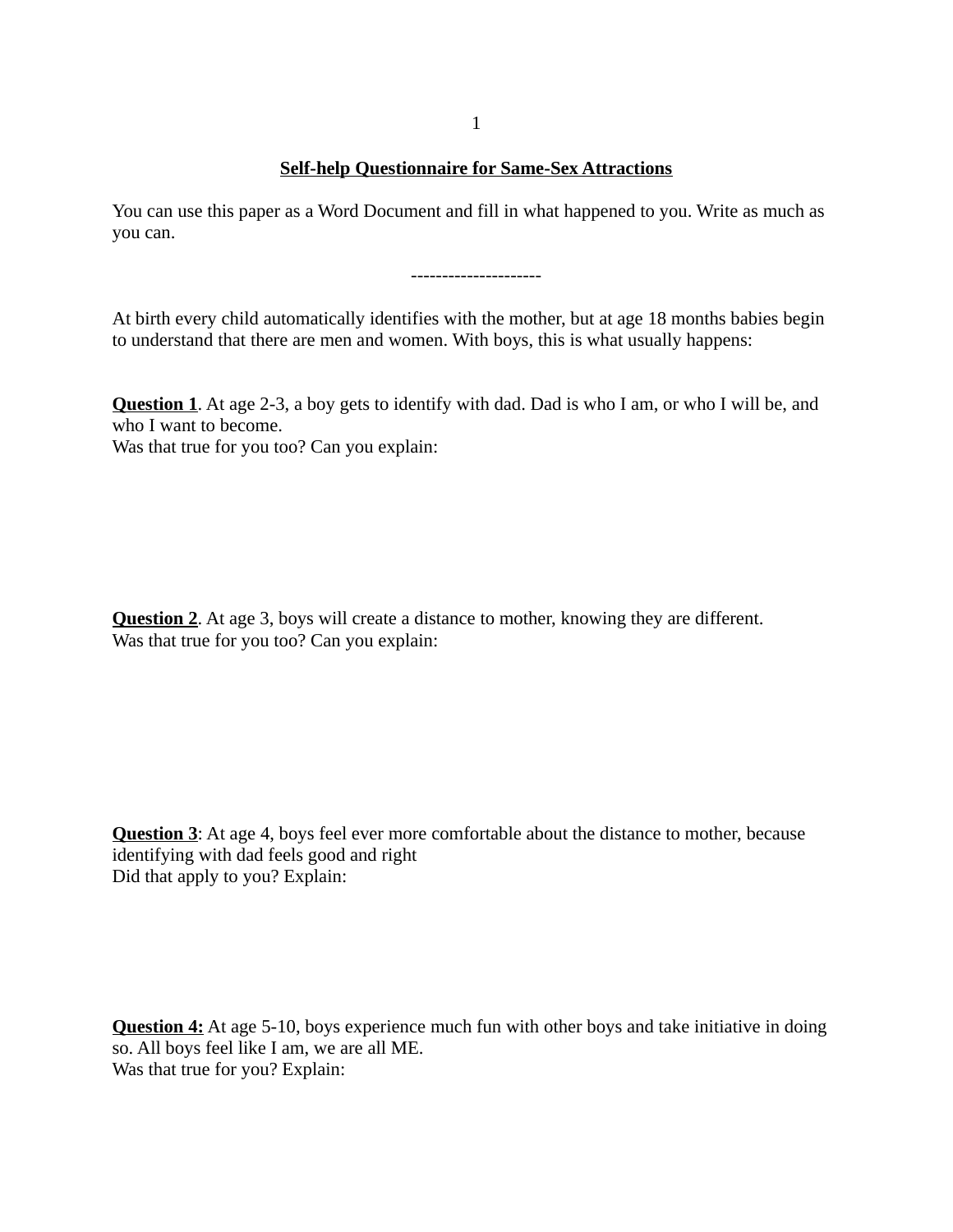**Question 5**. In childhood all boys create distance to girls. "Girls are stupid", "boys are great, we are kings of the world, we have sword fights, we play cowboys and Indians, we fight because we are tough, and we try to be tough". Was that true for you? Explain:

**Question 6**. Ever more boys learn to feel good with boys, and to love being a boy. We are great. Was that true for you? Explain:

**Question 7**: In all these moves, in all this becoming a boy, mom and dad approve. They like it, they affirm it, they respect it. Was that true for you? Explain:

**Question 8.** Dad is proud of his little boy, this replica of himself, this offspring from his spermcells. His son makes him feel good because in him he recognizes his former self and loves the boy to become like him, a chip off the old block. Was that true for you? Explain: